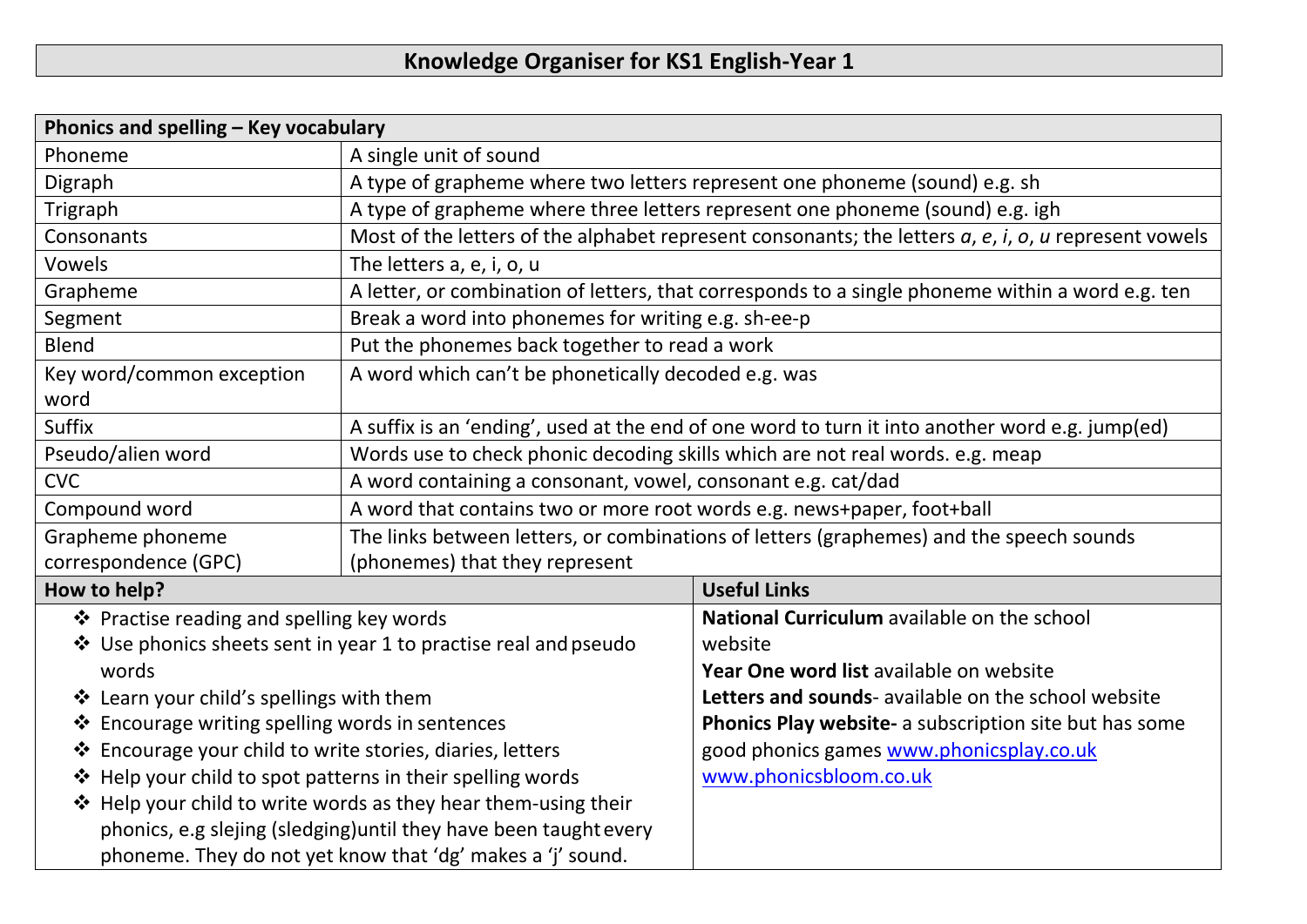| Reading (See phonics section for information on decoding) – Key vocabulary       |                                                                               |                                         |  |  |
|----------------------------------------------------------------------------------|-------------------------------------------------------------------------------|-----------------------------------------|--|--|
| Decoding                                                                         | Breaking down a word into different phonemes to help read it                  |                                         |  |  |
| Vocabulary                                                                       | Draw upon knowledge of vocabulary in order to understand the text.            |                                         |  |  |
| <b>I</b> nfer                                                                    | Making assumptions about what is happening in a text from what you have read. |                                         |  |  |
| Predict                                                                          | Saying what will happen next or as a result of something                      |                                         |  |  |
| Explain                                                                          | Explain your preferences, thoughts and opinions about the text.               |                                         |  |  |
| Retrieve                                                                         | Finding information from a text                                               |                                         |  |  |
| Sequence                                                                         | Sequence the key events in the story.                                         |                                         |  |  |
| How to help?                                                                     |                                                                               | <b>Useful links</b>                     |  |  |
| ❖ Try not to over correct when you read with your child                          |                                                                               | National Curriculum available on the    |  |  |
| ❖ Encourage your child to look for the phonics sounds they know in their reading |                                                                               | <b>School Website</b>                   |  |  |
| ❖ Read to your child                                                             |                                                                               | <b>Questions to ask- on Y1 webpage</b>  |  |  |
| ❖ Visit local libraries                                                          |                                                                               | Reading list $-$ Y1 webpage             |  |  |
|                                                                                  | ❖ Read comics/magazines                                                       | Bug club - www.activelearnprimary.co.uk |  |  |
| ❖ Let your child see you read                                                    |                                                                               |                                         |  |  |
|                                                                                  | ❖ Make reading enjoyable- not a battle- let them read what interests them     |                                         |  |  |

| <b>Grammar - Key Vocabulary</b> |                                                                                                                                                            |  |  |
|---------------------------------|------------------------------------------------------------------------------------------------------------------------------------------------------------|--|--|
| Noun                            | Nouns are sometimes called 'naming words' because they name people, places and 'things' e.g. table, hotel                                                  |  |  |
| Adjective                       | Used to describe a noun e.g. tall, blue                                                                                                                    |  |  |
| Verb                            | Verbs are sometimes called 'doing words' because many verbs name an action that someone does e.g. run,<br>cook                                             |  |  |
| <b>Question mark</b>            | Used as punctuation at the end of a question-asking something. e.g. Why aren't you my friend?                                                              |  |  |
| <b>Exclamation mark</b>         | Used as punctuation at the end of an exclamation. e.g. What a good friend you are!                                                                         |  |  |
| Sentence                        | A group of words which are grammatically connected to each other. Written with a capital letter to mark the<br>beginning, and a full stop to mark the end. |  |  |
| Text                            | Sequencing sentences to form short narratives                                                                                                              |  |  |
| Full stop                       | Punctuation used to mark the end of a sentence                                                                                                             |  |  |
| Conjunction                     | A word used to link 2 sentences phrases or sentences together, e.g. and, because                                                                           |  |  |